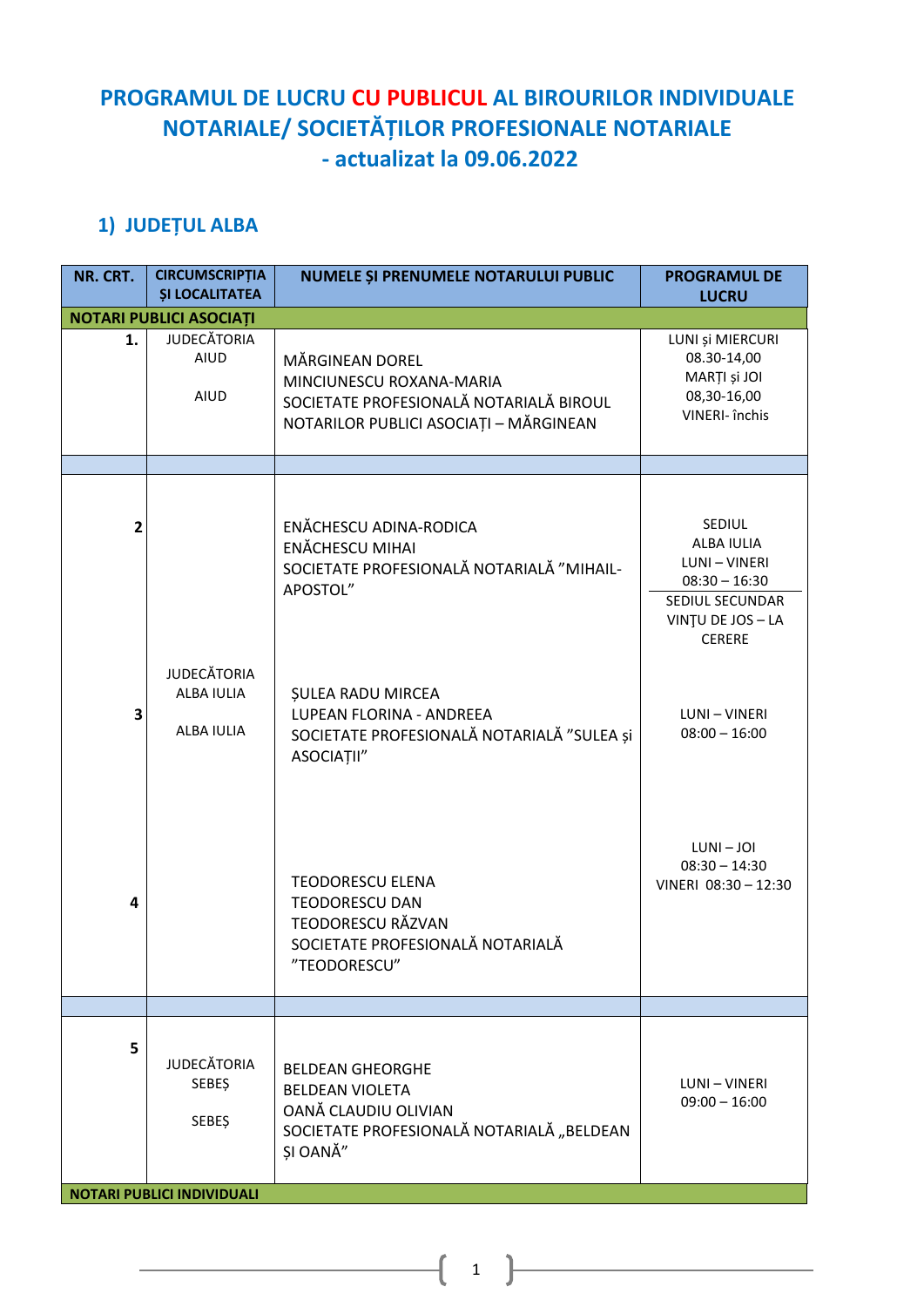| $\mathbf{1}$            |                    | HÎCĂ ROXANA TEREZA             | LUNI, MIERCURI,                       |
|-------------------------|--------------------|--------------------------------|---------------------------------------|
|                         | <b>JUDECĂTORIA</b> |                                | <b>VINERI:</b>                        |
|                         | <b>AIUD</b>        |                                | $08:30 - 15:30$                       |
|                         | <b>AIUD</b>        |                                | MARȚI, JOI:                           |
|                         |                    |                                | 08,30-17,00                           |
| $\overline{2}$          |                    | <b>KARACSONY MARTON ATTILA</b> | <b>LUNI-VINERI</b><br>$08:00 - 16:00$ |
|                         |                    |                                |                                       |
| $\overline{\mathbf{3}}$ | <b>JUDECĂTORIA</b> | PETRUȚA MARIANA                | $LUNI - JOI$                          |
|                         | <b>AIUD</b>        |                                | $09:30 - 15:30$                       |
|                         | OCNA MUREȘ         |                                | VINERI 09:30 - 13:30                  |
| 4                       | <b>JUDECĂTORIA</b> | <b>BANCIU MARIA</b>            | LUNI - VINERI                         |
|                         | <b>AIUD</b>        |                                | $09:00 - 17:00$                       |
| 5                       | <b>TEIUȘ</b>       | <b>BUCUR COSMINA EUGENIA</b>   | $LUNI - JOI$                          |
|                         |                    |                                | $09:00 - 16:00$                       |
|                         |                    |                                | VINERI 09:00-14:00                    |
| 6                       |                    | CORBEAN IOANA LUCIA            | LUNI - VINERI                         |
|                         |                    |                                | $08:00 - 16:00$                       |
| 7                       |                    | DOȚIU DAN ADRIAN               | LUNI - VINERI                         |
|                         |                    |                                | $08:30 - 15:00$                       |
|                         |                    |                                |                                       |
| 8                       |                    | HOMOȘTEAN MILACIU IOAN-FLORIN  | $LUNI - JOI$                          |
|                         |                    |                                | $08:30 - 16:00$                       |
| 9.                      |                    |                                | VINERI 08:30 - 14:00<br>$LUNI - JOI$  |
|                         |                    | LIPOVAN-OANCĂ DIANA- SABINA    | $09:00 - 15:00$                       |
|                         |                    |                                | VINERI 09:00 - 12:30                  |
|                         |                    |                                |                                       |
| 10.                     |                    | <b>LUHA VASILE</b>             | LUNI - VINERI                         |
|                         |                    |                                | $09:00 - 16:00$                       |
| 11                      |                    | MUCEA COSMINA-DUMITRIȚA        | $LUNI - JOI$                          |
|                         | <b>JUDECĂTORIA</b> |                                | 09:00-15:30<br>VINERI 09:00-14:30     |
| 12                      | <b>ALBA IULIA</b>  | POPESCU CONSTANTIN             | $LUNI - JOI$                          |
|                         |                    |                                | 08:30-16:30                           |
|                         |                    |                                | <b>VINERI</b>                         |
|                         |                    |                                | $08:30 - 15:00$                       |
| 13                      |                    |                                | $LUNI - JOI$                          |
|                         |                    | POPESCU RAMONA GABRIELA        | 08:30-16:30                           |
|                         |                    |                                | <b>VINERI</b>                         |
| 14                      |                    |                                | $08:30 - 15:00$<br>LUNI-JOI           |
|                         |                    | PUIU MARIA DELIA               | 09.00-15.00                           |
|                         |                    |                                | VINERI 09.00-13.00                    |
| 15                      |                    |                                |                                       |
|                         | <b>JUDECĂTORIA</b> | <b>VALUCH FRANCISC</b>         | LUNI - VINERI                         |
|                         | ALBA IULIA         |                                | $08:30 - 16:30$                       |
|                         |                    |                                | LUNI-MARȚI,                           |
| 16                      | <b>CUGIR</b>       | <b>COMAN TEODOR IOAN</b>       | JOI:09:00-16:00<br>MIERCURI 09:00-    |
|                         |                    |                                | 17:00                                 |
|                         |                    |                                | VINERI 09:00-15:00                    |
|                         |                    |                                |                                       |
| 17                      |                    | <b>BARTOC HORIA IOAN</b>       | LUNI - VINERI                         |
|                         | <b>JUDECĂTORIA</b> |                                | 08:00 - 16:00 cu pauză                |
|                         | <b>BLAJ</b>        |                                | intre orele 12:00-13:00               |
| 18                      |                    | DAISA DIANA                    | $LUNI - JOI$                          |
|                         | <b>BLAJ</b>        |                                | $08:30 - 15:00$                       |
|                         |                    |                                | VINERI 08:30-14:00                    |

 $\begin{array}{|c|c|c|}\n\hline\n2 & 2 & \hline\n\end{array}$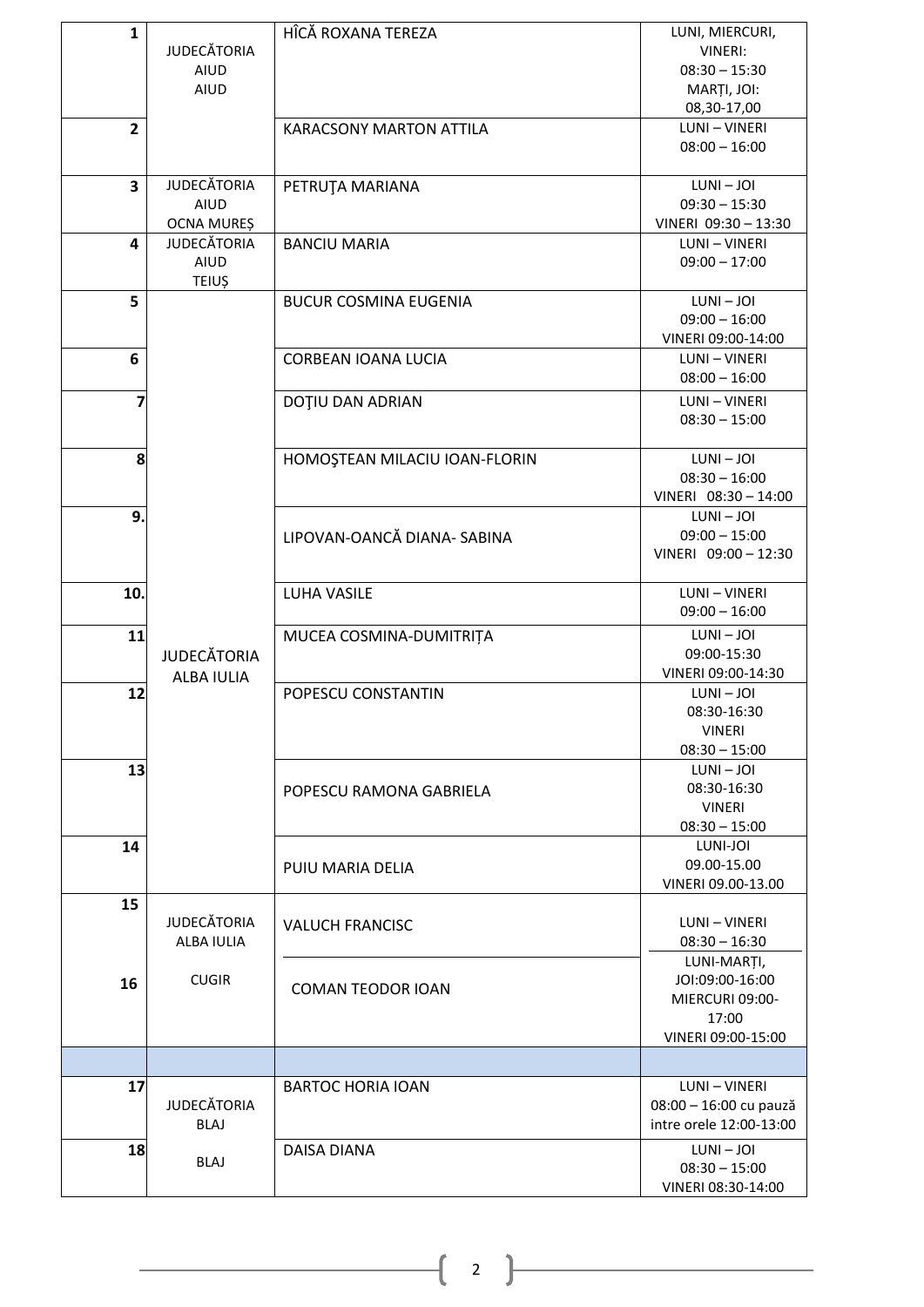| 19 |                               | <b>KOBLE ADRIANA</b>      | $LUNI - JOI$            |
|----|-------------------------------|---------------------------|-------------------------|
|    |                               |                           | $08:30 - 16:00$         |
|    |                               |                           | VINERI 08:30 - 14:00    |
|    |                               |                           |                         |
| 20 |                               | LUNCEAN IOAN LUCIAN       | LUNI - VINERI           |
|    |                               |                           | $08:00 - 16:00$         |
|    | <b>JUDECĂTORIA</b><br>CÂMPENI |                           |                         |
| 21 |                               | <b>MARCU VLADIMIR ION</b> | <b>LUNI-VINERI</b>      |
|    |                               |                           | $09:00 - 16:00$         |
|    | CÂMPENI                       |                           | SEDIUL CÂMPENI          |
|    |                               |                           | SEDIUL SECUNDAR         |
|    |                               |                           | ROȘIA MONTANĂ-LA        |
|    |                               |                           | <b>CERERE</b>           |
|    |                               |                           |                         |
|    |                               |                           | SEDIUL SECUNDAR         |
|    |                               |                           | <b>BISTRA-LA CERERE</b> |
| 22 |                               | <b>MARCU IOANA</b>        | LUNI - VINERI           |
|    |                               |                           | $09:00 - 16:00$         |
| 23 |                               | TRIFA ANCUȚA ROXANDA      | LUNI-VINERI:            |
|    |                               |                           | 08:00-14:00             |
|    |                               |                           |                         |
|    |                               |                           |                         |
| 24 |                               | <b>BURZ LIDIA MARIA</b>   | $LUNI - JOI$            |
|    |                               |                           | 08:30-16:00             |
|    | <b>JUDECĂTORIA</b>            |                           | <b>VINERI</b>           |
|    | <b>SEBEŞ</b>                  |                           | $08:30 - 15:00$         |
| 25 |                               | <b>BURZ OLIMPIU</b>       | $LUNI - JOI$            |
|    | <b>SEBEŞ</b>                  |                           | 08:30-16:00             |
|    |                               |                           | <b>VINERI</b>           |
|    |                               |                           | $08:30 - 15:00$         |
| 26 |                               | ILIŞESCU SILVIA           | $LUNI - JOI$            |
|    |                               |                           | $08:00 - 16:00$         |
|    |                               |                           | VINERI 08:00 - 13:00    |
|    |                               |                           |                         |

## **2) JUDEȚUL HUNEDOARA**

| NR. CRT. | <b>CIRCUMSCRIPTIA</b><br><b>SI LOCALITATEA</b> | NUMELE ȘI PRENUMELE NOTARULUI PUBLIC                                                                       | <b>PROGRAMUL DE</b><br><b>LUCRU</b>                                                                                    |
|----------|------------------------------------------------|------------------------------------------------------------------------------------------------------------|------------------------------------------------------------------------------------------------------------------------|
|          | NOTARI PUBLICI ASOCIAȚI                        |                                                                                                            |                                                                                                                        |
| 1.       | <b>JUDECĂTORIA</b>                             | CHINDRIŞ ELENA<br>CHINDRIS DIANA MARIA<br>"BIROU NOTARIAL CHINDRIȘ" SOCIETATE<br>PROFESIONALĂ NOTARIALĂ    | LUNI - VINERI<br>$08:00 - 16:00$<br>(SEDIUL DEVA)<br>MIERCURI, VINERI<br>$17:00 - 19:00$<br>(SEDIUL SECUNDAR<br>VETEL) |
| 2.       | <b>DEVA</b><br><b>DEVA</b>                     | <b>HOTOIU IOAN</b><br>ADAM-HOTOIU ALEXANDRA<br>"BIROU NOTARIAL HOTOIU" SOCIETATE<br>PROFESIONALĂ NOTARIALĂ | LUNI - VINERI<br>$09:00 - 15:00$<br>(SEDIUL DEVA)<br>LUNI - VINERI<br>$09:00 - 15:00$<br>(SEDIUL SECUNDAR<br>SIMERIA)  |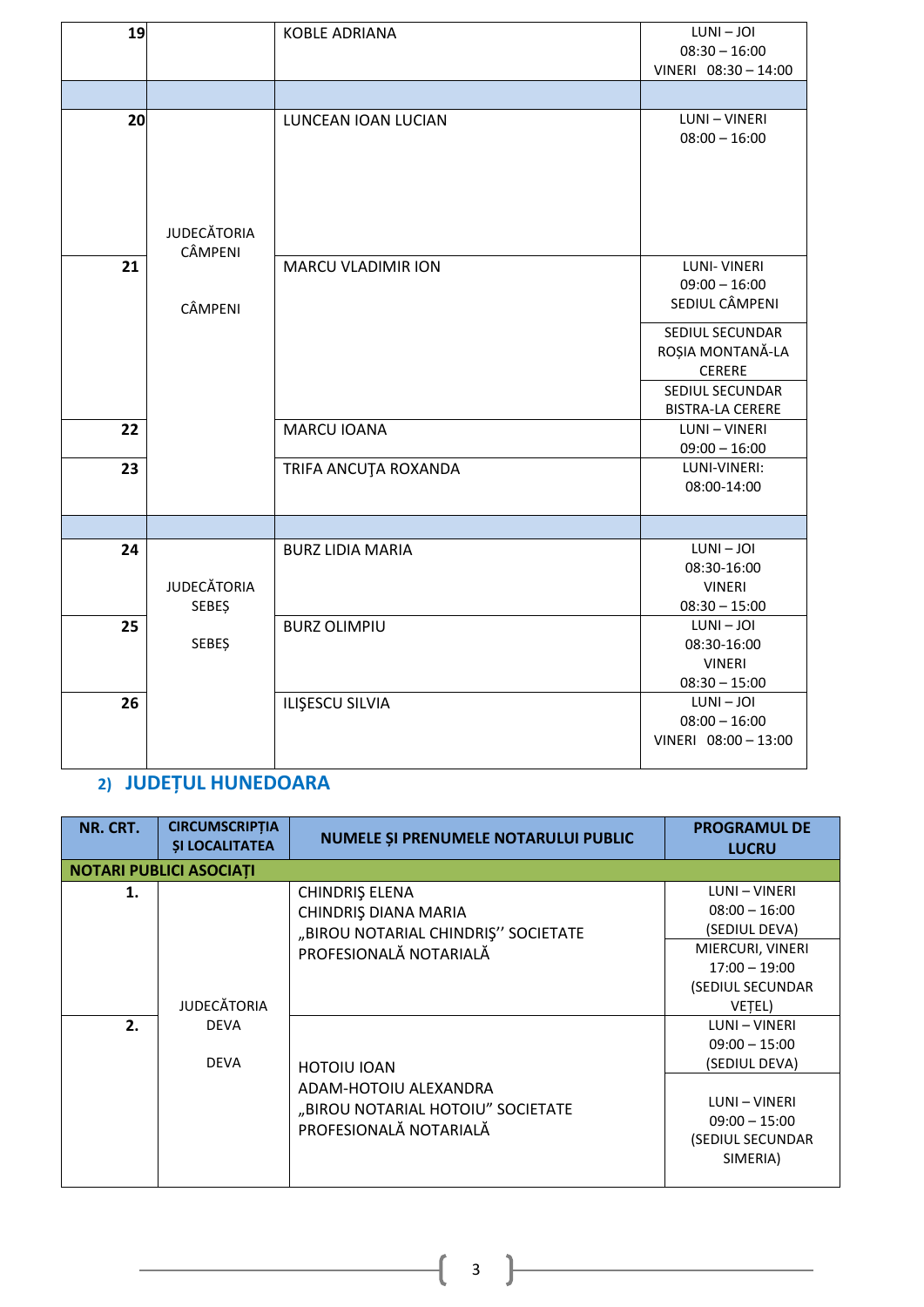| 3. |                                              | PETRUICA MARIA CRISTINA<br>"BIROU NOTARIAL OPRUȚA ȘI PETRUICA"<br>SOCIETATE PROFESIONALĂ NOTARIALĂ                                                    | $LUNI - JOI$<br>$10:00 - 15:00$<br>VINERI 10:00 - 14:00                                                                                                         |
|----|----------------------------------------------|-------------------------------------------------------------------------------------------------------------------------------------------------------|-----------------------------------------------------------------------------------------------------------------------------------------------------------------|
|    |                                              |                                                                                                                                                       |                                                                                                                                                                 |
| 4. | <b>JUDECĂTORIA</b><br>HATEG<br>HATEG         | LUPULESCU FLAVIA-LAURA<br>LUPULESCU CĂTĂLIN MARIUS<br>"BIROUL NOTARIAL LUPULESCU" SOCIETATE<br>PROFESIONALĂ NOTARIALĂ                                 | $LUNI - JOI$<br>$09:00 - 16:00$<br>VINERI 09:00 - 15:00                                                                                                         |
| 5. | <b>JUDECĂTORIA</b><br>HUNEDOARA<br>HUNEDOARA | AIOANEI LAVINIA<br>AIOANEI VIORICA<br>Societate Profesională Notarială "BIROUL<br>NOTARIAL AIOANEI"                                                   | LUNI și MIERCURI 08:00<br>$-15:30$<br>MARȚI și JOI<br>$08:00 - 17:00$<br>VINERI 08:00 - 15:00                                                                   |
| 6. | <b>JUDECĂTORIA</b><br>ORĂȘTIE<br>ORĂȘTIE     | <b>CIORA AURORA MIRELA</b><br><b>CIORA ADRIAN SERGIU</b><br>"BIROU NOTARIAL CIORA" SOCIETATE<br>PROFESIONALĂ NOTARIALĂ                                | $LUNI - JOI$<br>$09:00 - 17:00$<br>VINERI 09:00-15:00                                                                                                           |
|    |                                              | BĂCILĂ MARIA DORINA                                                                                                                                   |                                                                                                                                                                 |
| 7. | <b>JUDECĂTORIA</b><br>PETROȘANI<br>PETROȘANI | BĂCILĂ OANA MARIA<br>"BIROU NOTARIAL BĂCILĂ. NOTARI PUBLICI<br>ASOCIAȚI BĂCILĂ MARIA DORINA ȘI BĂCILĂ OANA<br>MARIA" SOCIETATE PROFESIONALĂ NOTARIALĂ | LUNI - VINERI<br>$08:30 - 16:30$<br>SÂMBĂTA- LA CERERE                                                                                                          |
| 8. |                                              | <b>DAJ RODICA</b><br>DAJ LARISA MARIA<br>SOCIETATE PROFESIONALĂ NOTARIALĂ "DAJ"                                                                       | LUNI - VINERI<br>08:30 - 16:30 (SEDIUL<br>PETROȘANI)<br>LUNI-JOI 08:00-16:00                                                                                    |
|    |                                              |                                                                                                                                                       | VINERI 08:00-14:00<br>(SEDIUL SECUNDAR<br>LUPENI)                                                                                                               |
|    | <b>NOTARI PUBLICI INDIVIDUALI</b>            |                                                                                                                                                       |                                                                                                                                                                 |
| 1. |                                              | PĂDURARIU IOANA TEODORA                                                                                                                               | LUNI - VINERI<br>09,00-16,00                                                                                                                                    |
| 2. | <b>JUDECĂTORIA</b><br><b>BRAD</b>            | PETRUICA SIMONA ADRIANA                                                                                                                               | LUNI-JOI<br>8:00-16:00                                                                                                                                          |
| 3. | <b>BRAD</b>                                  | POENAR VIORICA MARIA                                                                                                                                  | VINERI 8:00-14:00<br>LUNI - VINERI<br>$08:00 - 16:00$                                                                                                           |
|    |                                              |                                                                                                                                                       |                                                                                                                                                                 |
| 4. |                                              | <b>BOTA LAURA DANIELA</b>                                                                                                                             | SUSPENDATĂ DIN<br><b>EXERCITIUL FUNCTIEI</b>                                                                                                                    |
| 5. |                                              | MANE - SIGARTĂU MIRONA                                                                                                                                | <b>LUNI-VINERI</b>                                                                                                                                              |
| 6. |                                              | NAPĂU DIANA ELENA                                                                                                                                     | $09:00 - 16:00$<br>LUNI - VINERI                                                                                                                                |
| 7. | <b>JUDECĂTORIA</b>                           | OPROESCU BIANCA MIHAELA                                                                                                                               | $08:00 - 16:00$<br>LUNI - VINERI                                                                                                                                |
| 8. | <b>DEVA</b><br><b>DEVA</b>                   | ORŞA MARIUS                                                                                                                                           | $08:30 - 16:30$<br>$LUNI - JOI$<br>$08:00 - 16:45$<br>VINERI 08:00-16:00<br>(SEDIUL DEVA)<br><b>CU PROGRAMARE</b><br>LA SEDIILE SECUNDARE<br>SĂCĂRÂMB respectiv |

 $\begin{pmatrix} 4 & 1 \end{pmatrix}$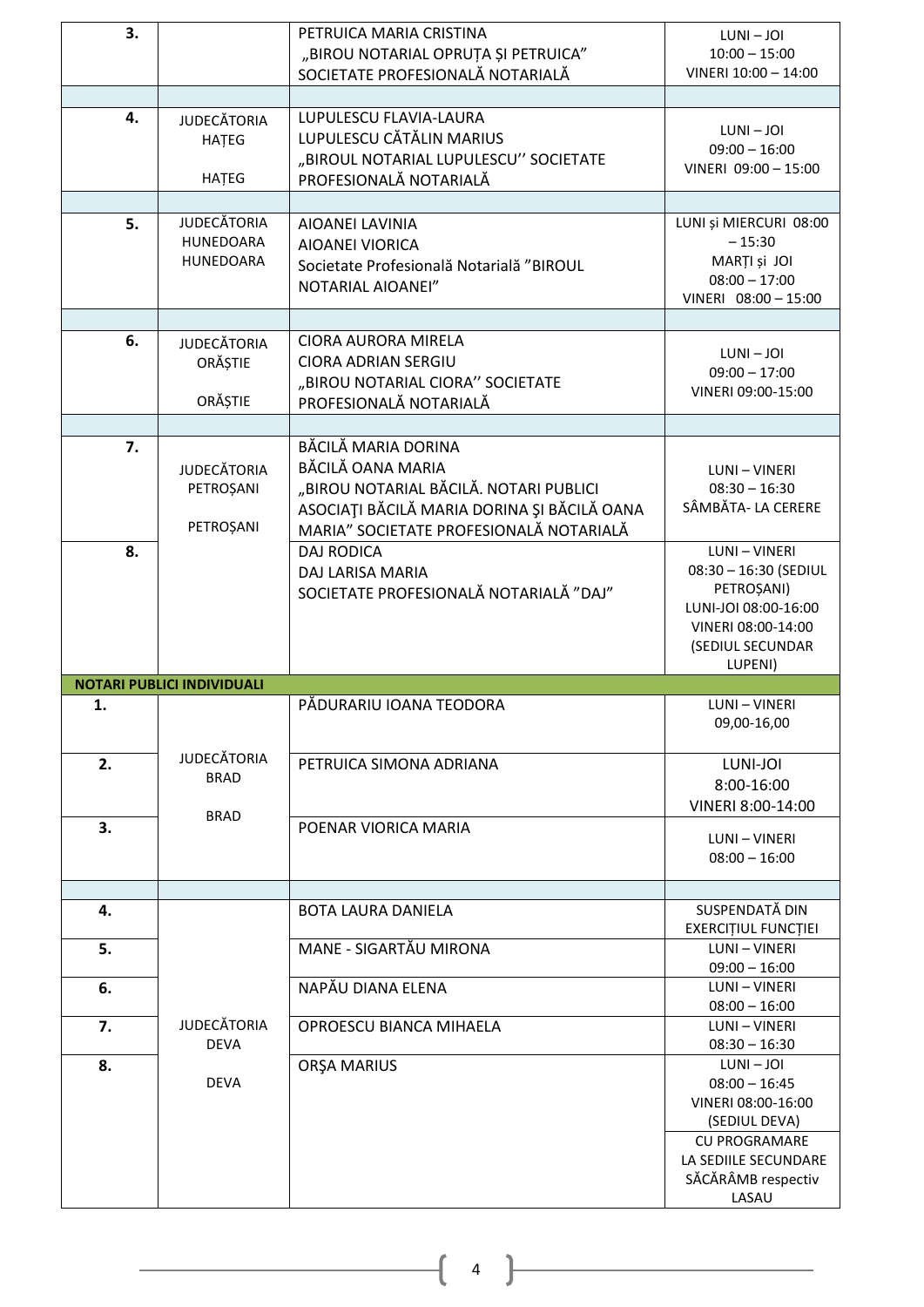| 9.  |                    | ROMAN FLORINA VIOLETA            | $LUNI - JOI$                    |
|-----|--------------------|----------------------------------|---------------------------------|
|     |                    |                                  | $08:00 - 16:00$                 |
|     |                    |                                  | VINERI 08:00 - 15:00            |
| 10. |                    | <b>STOICA ELENA</b>              | LUNI - VINERI                   |
|     |                    |                                  | $09:00 - 17:00$                 |
| 11. |                    | <b>STEF OVIDIU IOAN</b>          | LUNI - VINERI                   |
|     |                    |                                  | $09:00 - 16:00$                 |
| 12. |                    | <b>VEREŞ ELENA</b>               | LUNI - VINERI                   |
|     |                    |                                  | $08:30 - 16:00$                 |
|     |                    |                                  |                                 |
| 13. | <b>JUDECĂTORIA</b> | VASIU MIHAELA CAMELIA            | LUNI - VINERI                   |
|     | HATEG              |                                  | $08:30 - 15:30$                 |
|     | HATEG              |                                  |                                 |
|     |                    |                                  |                                 |
| 14. | <b>JUDECĂTORIA</b> | MORARU VLAD                      | LUNI - VINERI                   |
|     | <b>HUNEDOARA</b>   |                                  | $08:30 - 15:30$                 |
|     | CĂLAN              |                                  | <b>LUNI-VINERI</b>              |
| 15. |                    | BĂIEȘAN GABRIELA                 | $09:00 - 15:00$                 |
| 16. |                    | BĂIEȘAN MAURA-GABRIELA-CRISTIANA | $LUNI - JOI$                    |
|     |                    |                                  | $09:00 - 15:00$                 |
|     | <b>JUDECĂTORIA</b> |                                  | VINERI 09:00 - 13:00            |
| 17. | <b>HUNEDOARA</b>   | <b>FARCAŞ LADISLAU</b>           | LUNI - VINERI                   |
|     |                    |                                  | $08:30 - 15:30$                 |
| 18. | <b>HUNEDOARA</b>   | FARCAŞ LADISLAU ADRIAN           | <b>LUNI-VINERI</b>              |
|     |                    |                                  | $09:00 - 15:00$                 |
| 19. |                    | <b>RUSU CONSTANTIN</b>           | $LUNI - JOI$                    |
|     |                    |                                  | $08:30 - 15:00$                 |
|     |                    |                                  | VINERI 08:30 - 13:00            |
|     |                    |                                  |                                 |
| 20. | <b>JUDECĂTORIA</b> | LUPEAN ROXANA MARIA              | LUNI-VINERI:                    |
|     | ORAȘTIE            |                                  | 09.30-15.30                     |
|     | <b>GEOAGIU</b>     |                                  |                                 |
| 21. | <b>JUDECĂTORIA</b> | <b>RUSU VASILE</b>               | LUNI, MIERCURI, JOI             |
|     | ORAȘTIE            |                                  | $09:00 - 16:00$                 |
|     |                    |                                  | MARȚI 09:00 - 17:00             |
|     | <b>ORĂȘTIE</b>     |                                  | VINERI 09:00 - 15:00            |
|     |                    |                                  |                                 |
| 22. | <b>JUDECĂTORIA</b> | ENACHE MARILENA DORINA           | $LUNI - JOI$<br>$09:00 - 15:00$ |
|     | PETROȘANI          |                                  |                                 |
|     | PETRILA            |                                  | VINERI 08:00 - 14:00            |
| 23. | <b>JUDECĂTORIA</b> | <b>MASTACAN ION</b>              | $LUNI - JOI$                    |
|     | PETROȘANI          |                                  | $08:00 - 15:30$                 |
|     | <b>VULCAN</b>      |                                  | VINERI 08:00 - 14:00            |

## **3) JUDEȚUL SIBIU**

| NR. CRT. | <b>CIRCUMSCRIPTIA</b><br><b>SI LOCALITATEA</b>       | <b>NUMELE SI PRENUMELE NOTARULUI PUBLIC</b>                                                                                         | <b>PROGRAMUL DE</b><br><b>LUCRU</b>                   |
|----------|------------------------------------------------------|-------------------------------------------------------------------------------------------------------------------------------------|-------------------------------------------------------|
|          | <b>NOTARI PUBLICI ASOCIATI</b>                       |                                                                                                                                     |                                                       |
|          | <b>JUDECĂTORIA</b><br><b>MEDIAS</b><br><b>MEDIAS</b> | <b>CRISTEA DANIEL</b><br>CRISTEA CAMELIA LILIANA<br>"BIROUL NOTARILOR PUBLICI ASOCIAȚI CRISTEA"<br>SOCIETATE PROFESIONALĂ NOTARIALĂ | LUNI – JOI<br>$09:00 - 15:30$<br>VINERI 09:00 - 13:30 |
|          |                                                      |                                                                                                                                     |                                                       |

 $\{$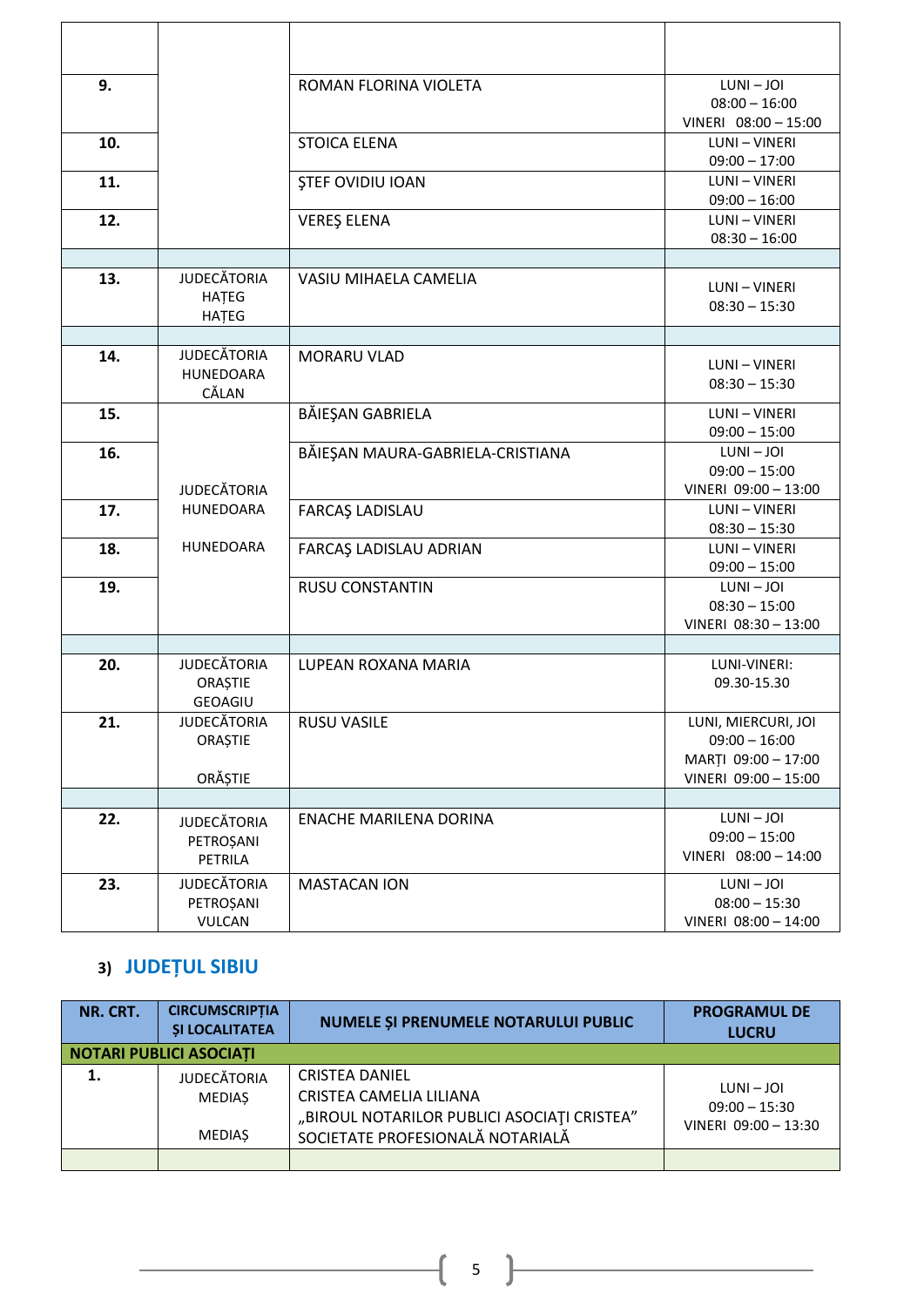| 2.  |                    | BĂRA CLAUDIU NICOLAE<br>CRĂCIUN MIHAELA<br>"BĂRA CLAUDIU NICOLAE ȘI CRĂCIUN MIHAELA" | $LUNI - JOI$<br>$09:00 - 17:00$         |
|-----|--------------------|--------------------------------------------------------------------------------------|-----------------------------------------|
|     |                    | SOCIETATE PROFESIONALĂ NOTARIALĂ                                                     | VINERI 09:00 - 16:00                    |
| 3.  |                    | <b>BEXA I. SIMION</b>                                                                |                                         |
|     |                    | <b>BEXA MIRCEA</b>                                                                   | LUNI - VINERI                           |
|     |                    | SOCIETATE PROFESIONALĂ NOTARIALĂ "BEXA                                               | $09:00 - 19:00$                         |
| 4.  |                    | SIMION ȘI BEXA MIRCEA"<br><b>BIANU VICTORIA</b>                                      |                                         |
|     |                    | <b>BIANU TUDOR IOAN</b>                                                              | LUNI - VINERI                           |
|     |                    | "BIANU VICTORIA & BIANU TUDOR IOAN"                                                  | $08:00 - 16:00$                         |
|     |                    | SOCIETATE PROFESIONALĂ NOTARIALĂ                                                     |                                         |
| 5.  |                    | <b>BUCSA RADU GABRIEL</b>                                                            |                                         |
|     |                    | <b>BUCŞA VLAD</b>                                                                    | $LUNI - JOI$                            |
|     |                    | SOCIETATE PROFESIONALĂ NOTARIALĂ "BUCȘA                                              | $08:30 - 16:30$<br>VINERI 08:30 - 15:30 |
|     |                    | RADU GABRIEL ȘI ASOCIAȚII"                                                           |                                         |
| 6.  |                    | <b>DAN VALERICA</b>                                                                  | $LUNI - JOI$                            |
|     |                    | <b>TOMA IONELA LAURA</b>                                                             | $09:00 - 17:00$                         |
|     |                    | SOCIETATE PROFESIONALĂ NOTARIALĂ DAN                                                 | VINERI 09:00 - 14:00                    |
|     |                    | VALERICA ȘI ASOCIAȚII                                                                |                                         |
| 7.  |                    | <b>DRAGOMIR NICOLAE</b>                                                              | $LUNI - JOI$                            |
|     |                    | DRAGOMIR OVIDIU IOAN                                                                 | $08:30 - 16:00$                         |
|     | <b>JUDECĂTORIA</b> | SOCIETATE PROFESIONALĂ NOTARIALĂ<br>"DRAGOMIR"                                       | <b>VINERI</b><br>$08:30 - 15,00$        |
| 8.  | SIBIU              | DRĂGHICI ELENA                                                                       |                                         |
|     | SIBIU              | DRĂGHICI FLAVIU-SILVIU                                                               | $LUNI - JOI$                            |
|     |                    | SOCIETATE PROFESIONALĂ NOTARIALĂ DRĂGHICI                                            | $09:00 - 17:00$                         |
|     |                    | ȘI ASOCIAȚII                                                                         | VINERI 09:00 - 15:00                    |
| 9.  |                    | <b>GHITESCU LAURA VIOLETA</b>                                                        |                                         |
|     |                    | GHITESCU RĂZVAN CONSTANTIN                                                           | LUNI - VINERI                           |
|     |                    | "BIROUL NOTARIAL GHITESCU" SOCIETATE                                                 | $10:00 - 16:00$                         |
|     |                    | PROFESIONALĂ NOTARIALĂ                                                               |                                         |
| 10. |                    | <b>MARINOVICI OANA ANDREEA</b>                                                       | $LUNI - JOI$                            |
|     |                    | LOHAN DOMINIQUE                                                                      | $09:30 - 17:30$                         |
|     |                    | SOCIETATE PROFESIONALĂ NOTARIALĂ "Lohan Ω                                            | <b>VINERI</b><br>$09:30 - 14,30$        |
|     |                    | Marinovici"                                                                          | $LUNI - JOI$                            |
| 11. |                    | MĂNIGUȚIU NICULAE<br><b>BUDESCU EVELINE-CARMEN</b>                                   | $09:00 - 16:00$                         |
|     |                    | SOCIETATE PROFESIONALĂ NOTARIALĂ                                                     | VINERI 09:00 - 15:00                    |
|     |                    | "MĂNIGUȚIU&BUDESCU"                                                                  |                                         |
| 12. |                    | MUNTEANU CISMAȘU ALEXANDRA ELENA                                                     | <b>LUNI-VINERI</b>                      |
|     |                    | BÎRSAN ALEXANDRA                                                                     | $09:00 - 17:00$                         |
|     |                    | SOCIETATE PROFESIONALĂ NOTARIALĂ                                                     |                                         |
|     |                    | "MUNTEANU CISMAȘU ȘI ASOCIAȚII"                                                      |                                         |
| 13. |                    | NOVAC CRISTINA MARIA                                                                 | $LUNI - JOI$                            |
|     |                    | STĂNILĂ ANDREEA MARIA                                                                | $08:30 - 16:00$                         |
|     |                    | "BIROUL NOTARIAL NOVAC ȘI STĂNILĂ" SOCIETATE<br>PROFESIONALĂ NOTARIALĂ               | <b>VINERI</b><br>$08:30 - 15:00$        |
|     |                    | TOLCIU MARIANA IONELA                                                                |                                         |
| 14. | <b>JUDECĂTORIA</b> | TOLCIU TUDOR FLAVIU                                                                  | LUNI - JOI                              |
|     | SIBIU              | ALEXANDRU MARIANA LAVINIA                                                            | $09:00 - 17:00$<br>VINERI 09:00 - 16:00 |
|     | SIBIU              | "SOCIETATE PROFESIONALĂ NOTARIALĂ TOLCIU"                                            |                                         |
| 15. |                    | <b>VEŞTEMEAN LILIANA</b>                                                             |                                         |
|     |                    | Societate Profesională Notarială, Biroul Notarial                                    | LUNI - VINERI                           |
|     |                    | Veștemean, Notari publici asociați Veștemean                                         | $09:00 - 17:00$                         |
|     |                    | Liliana și Veștemean Alina                                                           |                                         |

 $\begin{array}{|c|c|c|c|c|}\hline \hspace{1.5cm}&6&\end{array}$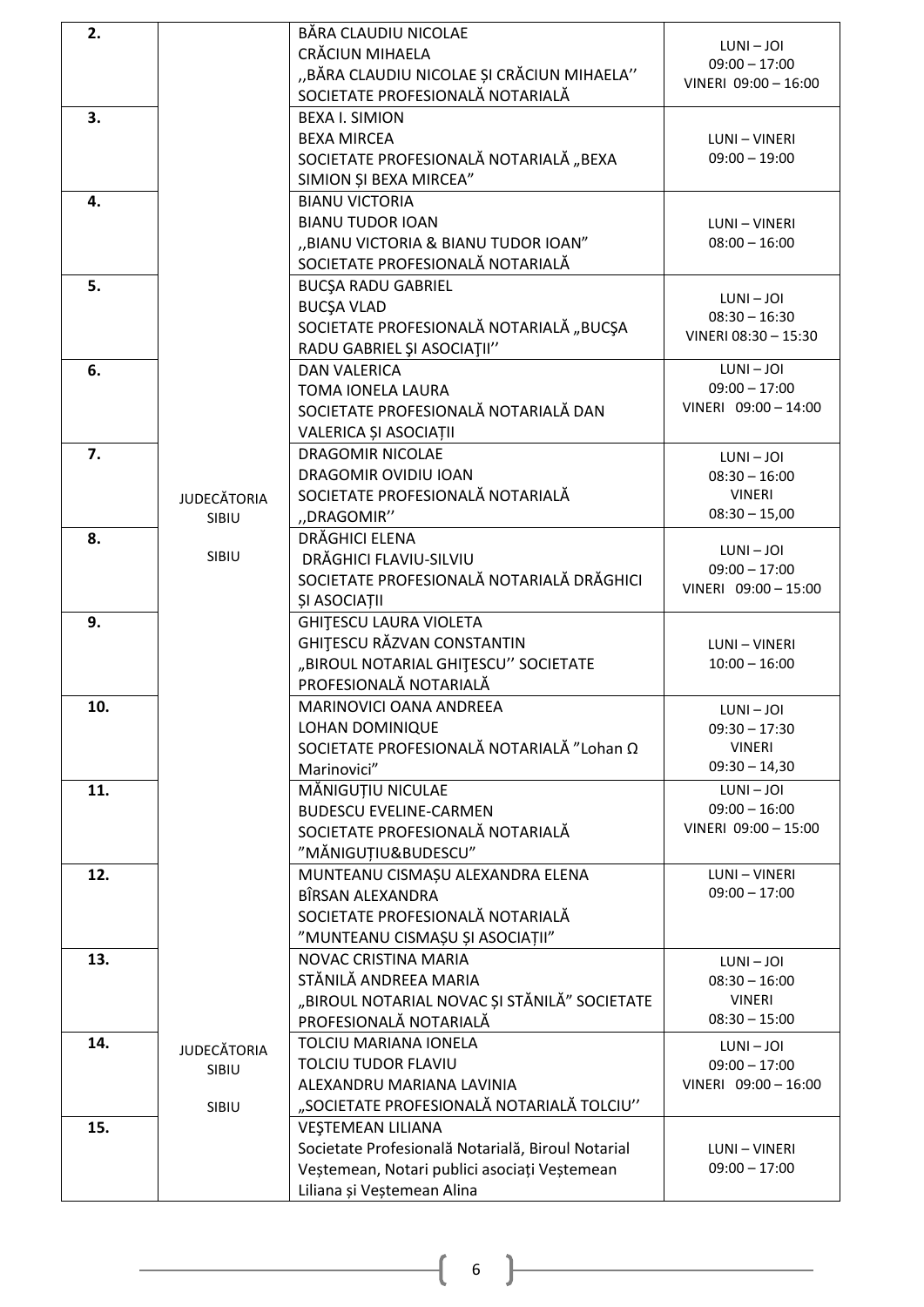| 16. |                                                    | <b>VISEA VIRGINEA</b><br>SIMA RALUCA-CĂTĂLINA<br>"SOCIETATE PROFESIONALĂ NOTARIALĂ SIMA &<br>VISEA" | LUNI - JOI<br>$08:30 - 16:00$                                                                     |
|-----|----------------------------------------------------|-----------------------------------------------------------------------------------------------------|---------------------------------------------------------------------------------------------------|
|     |                                                    |                                                                                                     | VINERI 08:30 - 14:00                                                                              |
|     | <b>NOTARI PUBLICI INDIVIDUALI</b>                  |                                                                                                     |                                                                                                   |
| 1.  | <b>JUDECĂTORIA</b><br><b>AGNITA</b>                | <b>BARBU LENUTA</b>                                                                                 | LUNI - VINERI<br>$08:00 - 15:00$                                                                  |
| 2.  | <b>AGNITA</b>                                      | RADU VASILE EUGEN                                                                                   | LUNI - VINERI<br>$08:00 - 16:00$                                                                  |
|     |                                                    |                                                                                                     |                                                                                                   |
| 3.  |                                                    | POPA CORNELIA                                                                                       | LUNI - VINERI<br>$09:30 - 14:30$                                                                  |
| 4.  | <b>JUDECĂTORIA</b><br><b>AVRIG</b><br><b>AVRIG</b> | SALOMIE IOAN CRISTIAN                                                                               | <b>LUNI - VINERI</b><br>$08:00 - 16:00$<br>(SEDIUL AVRIG)<br>MARȚI, JOI<br>$16:00 - 17:30$        |
|     |                                                    |                                                                                                     | (SEDIUL SECUNDAR<br>TĂLMACIU)                                                                     |
|     |                                                    |                                                                                                     |                                                                                                   |
| 5.  |                                                    | <b>AXENTE MIA</b>                                                                                   | LUNI - VINERI<br>$08:30 - 16:30$                                                                  |
| 6.  |                                                    | GĂITAN IOANA-CRISTINA                                                                               | LUNI-VINERI:<br>$09:30 - 15:30.$                                                                  |
| 7.  | <b>JUDECĂTORIA</b><br><b>MEDIAŞ</b>                | <b>HELJU DANIELA</b>                                                                                | $LUNI - JOI$<br>$08:30 - 16:30$<br>VINERI 08:30 - 14:30                                           |
| 8.  | <b>MEDIAŞ</b>                                      | LOHAN FLORENTINA-GEORGETA                                                                           | $LUNI - JOI$<br>$09:00 - 15:30$<br>VINERI 09:00 - 13:30                                           |
| 9.  |                                                    | SORICI DANIELA-MARIA                                                                                | $LUNI - JOI$<br>$09:00 - 16:30$<br>VINERI 09:00 - 15:00                                           |
|     |                                                    |                                                                                                     |                                                                                                   |
| 10. |                                                    |                                                                                                     | LUNI, MIERCURI, JOI,                                                                              |
|     |                                                    | AVRAM ADRIANA                                                                                       | <b>VINERI</b><br>$08:30 - 16:30$<br>MARȚI 08:30 - 14:30<br>(SEDIUL SĂLIȘTE)                       |
|     | <b>JUDECĂTORIA</b><br>SĂLIȘTE                      |                                                                                                     | MARȚI 16:30 - 18:30<br>(SEDIUL SECUNDAR<br>ORLAT)                                                 |
| 11. | SĂLIȘTE                                            | PIPERNEA AVRAM IULIA OANA                                                                           | LUNI: 09:00-16:00<br>MARȚI: 10:00-18:00<br>MIERCURI:<br>09:00-15:00<br>JOI-VINERI:<br>09:00-16:00 |
| 12. |                                                    | POPA LUPAŞ GEORGE                                                                                   | LUNI - VINERI<br>$08:30 - 17:00$                                                                  |
|     |                                                    |                                                                                                     |                                                                                                   |
| 13. | <b>JUDECĂTORIA</b><br>SIBIU<br><b>CISNĂDIE</b>     | <b>CHIRILĂ CLAUDIA MARIANA</b>                                                                      | $LUNI - JOI$<br>$10:00 - 18:00$<br>VINERI 10:00 - 15:00                                           |
| 14. |                                                    | SEPTILICI FLORENTINA TEODORA                                                                        | $LUNI - JOI$<br>$09:00 - 16:00$                                                                   |

 $\begin{pmatrix} 7 \end{pmatrix}$